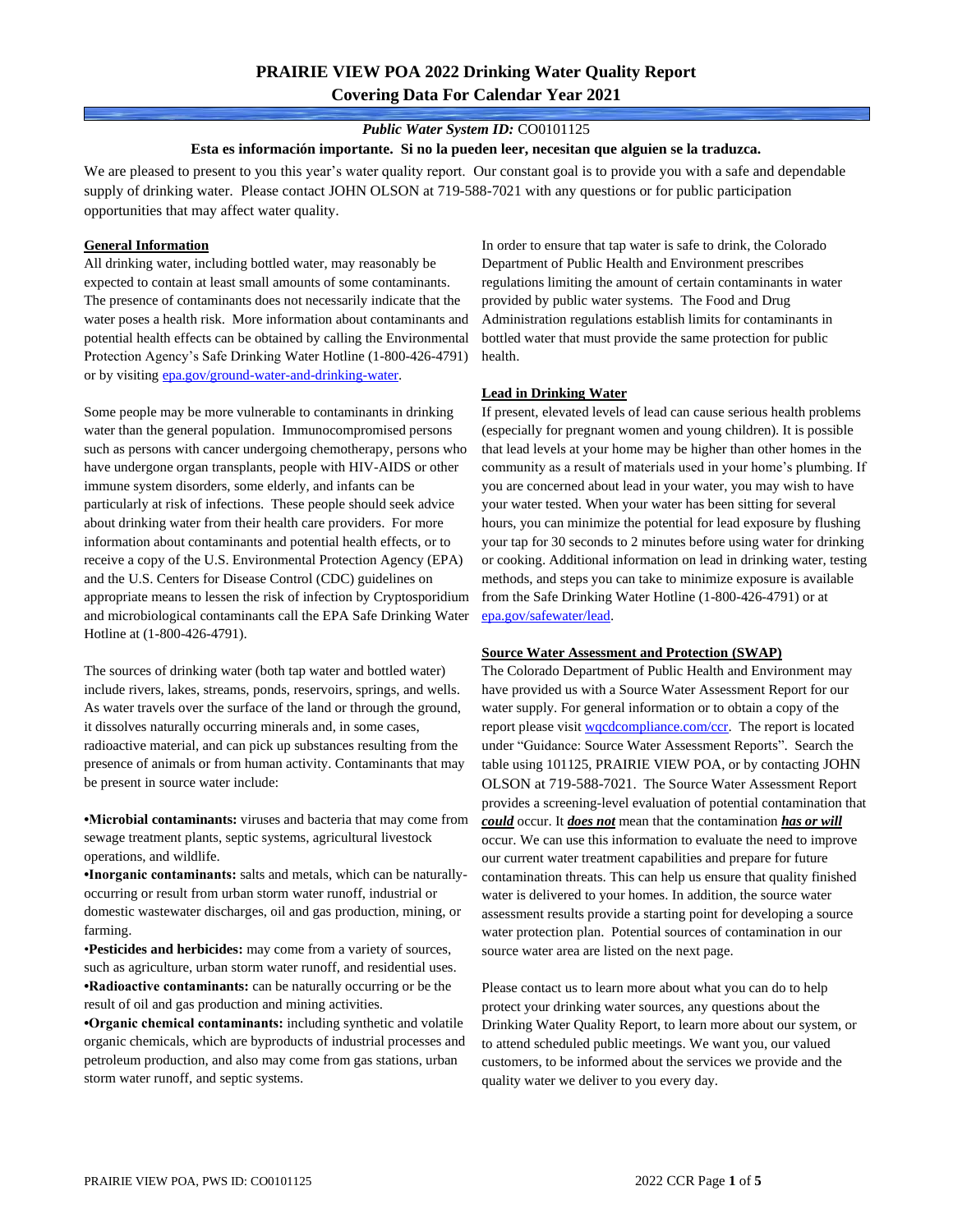# **Our Water Sources**

| <b>Sources (Water Type - Source Type)</b> | <b>Potential Source(s) of Contamination</b> |
|-------------------------------------------|---------------------------------------------|
| LARGE SUMMER WELL (Groundwater-Well)      | Fallow, Small Grains, Road Miles            |

## **Terms and Abbreviations**

- **Maximum Contaminant Level (MCL)** − The highest level of a contaminant allowed in drinking water.
- **Treatment Technique (TT)** − A required process intended to reduce the level of a contaminant in drinking water.
- **Health-Based** − A violation of either a MCL or TT.
- **Non-Health-Based** − A violation that is not a MCL or TT.
- **Action Level (AL)** − The concentration of a contaminant which, if exceeded, triggers treatment and other regulatory requirements.
- **Maximum Residual Disinfectant Level (MRDL)** − The highest level of a disinfectant allowed in drinking water. There is convincing evidence that addition of a disinfectant is necessary for control of microbial contaminants.
- **Maximum Contaminant Level Goal (MCLG)** − The level of a contaminant in drinking water below which there is no known or expected risk to health. MCLGs allow for a margin of safety.
- **Maximum Residual Disinfectant Level Goal (MRDLG)** − The level of a drinking water disinfectant, below which there is no known or expected risk to health. MRDLGs do not reflect the benefits of the use of disinfectants to control microbial contaminants.
- **Violation (No Abbreviation)** − Failure to meet a Colorado Primary Drinking Water Regulation.
- **Formal Enforcement Action (No Abbreviation)** − Escalated action taken by the State (due to the risk to public health, or number or severity of violations) to bring a non-compliant water system back into compliance.
- **Variance and Exemptions (V/E)** − Department permission not to meet a MCL or treatment technique under certain conditions.
- **Gross Alpha (No Abbreviation)** − Gross alpha particle activity compliance value. It includes radium-226, but excludes radon 222, and uranium.
- **Picocuries per liter (pCi/L)** − Measure of the radioactivity in water.
- **Nephelometric Turbidity Unit (NTU)** − Measure of the clarity or cloudiness of water. Turbidity in excess of 5 NTU is just noticeable to the typical person.
- **Compliance Value (No Abbreviation)** Single or calculated value used to determine if regulatory contaminant level (e.g. MCL) is met. Examples of calculated values are the 90<sup>th</sup> Percentile, Running Annual Average (RAA) and Locational Running Annual Average (LRAA).
- **Average (x-bar)** − Typical value.
- **Range (R)**  $-$  Lowest value to the highest value.
- **Sample Size (n)** − Number or count of values (i.e. number of water samples collected).
- **Parts per million = Milligrams per liter (ppm = mg/L)** − One part per million corresponds to one minute in two years or a single penny in \$10,000.
- **Parts per billion = Micrograms per liter (ppb = ug/L)** − One part per billion corresponds to one minute in 2,000 years, or a single penny in \$10,000,000.
- **Not Applicable**  $(N/A)$  Does not apply or not available.
- **Level 1 Assessment** A study of the water system to identify potential problems and determine (if possible) why total coliform bacteria have been found in our water system.
- **Level 2 Assessment** A very detailed study of the water system to identify potential problems and determine (if possible) why an E. coli MCL violation has occurred and/or why total coliform bacteria have been found in our water system on multiple occasions.

## **Detected Contaminants**

PRAIRIE VIEW POA routinely monitors for contaminants in your drinking water according to Federal and State laws. The following table(s) show all detections found in the period of January 1 to December 31, 2021 unless otherwise noted. The State of Colorado requires us to monitor for certain contaminants less than once per year because the concentrations of these contaminants are not expected to vary significantly from year to year, or the system is not considered vulnerable to this type of contamination.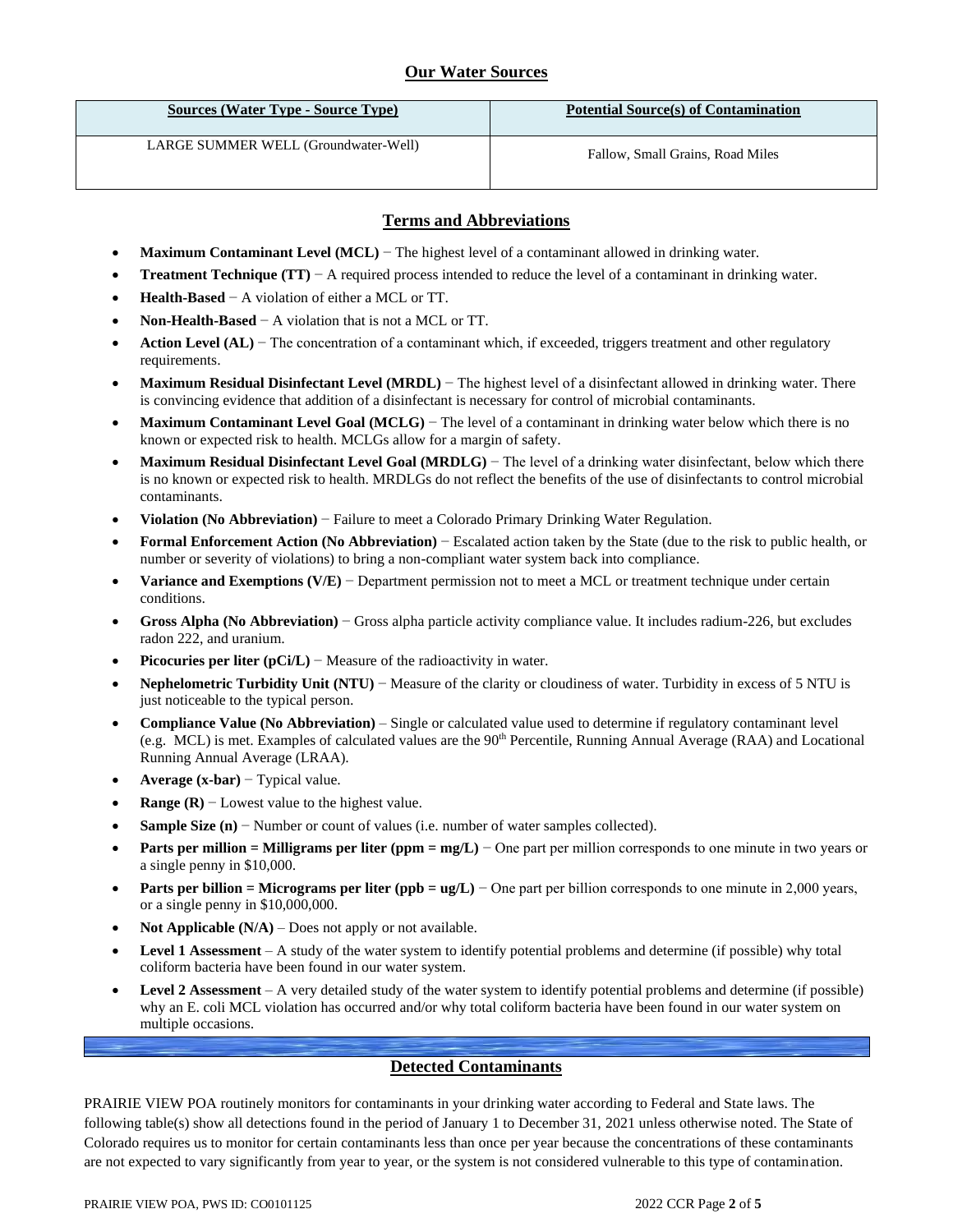Therefore, some of our data, though representative, may be more than one year old. Violations and Formal Enforcement Actions, if any, are reported in the next section of this report.

**Note:** Only detected contaminants sampled within the last 5 years appear in this report. If no tables appear in this section then no contaminants were detected in the last round of monitoring.

| Disinfectants Sampled in the Distribution System<br><b>TT Requirement:</b> At least 95% of samples per period (month or quarter) must be at least 0.2 ppm $OR$<br>If sample size is less than 40 no more than 1 sample is below 0.2 ppm<br><b>Typical Sources:</b> Water additive used to control microbes |                    |                                                                     |                                                |                              |                        |             |  |  |  |
|------------------------------------------------------------------------------------------------------------------------------------------------------------------------------------------------------------------------------------------------------------------------------------------------------------|--------------------|---------------------------------------------------------------------|------------------------------------------------|------------------------------|------------------------|-------------|--|--|--|
| <b>Disinfectant</b><br><b>Name</b>                                                                                                                                                                                                                                                                         | <b>Time Period</b> | <b>Results</b>                                                      | <b>Number of Samples</b><br><b>Below Level</b> | <b>Sample</b><br><b>Size</b> | <b>TT</b><br>Violation | <b>MRDL</b> |  |  |  |
| Chlorine                                                                                                                                                                                                                                                                                                   | December, 2021     | Lowest period percentage of samples<br>meeting TT requirement: 100% | 0                                              |                              | N <sub>0</sub>         | $4.0$ ppm   |  |  |  |

| Lead and Copper Sampled in the Distribution System |                                |                                       |                              |                           |                                      |                                              |                                                           |                                                                               |  |  |  |
|----------------------------------------------------|--------------------------------|---------------------------------------|------------------------------|---------------------------|--------------------------------------|----------------------------------------------|-----------------------------------------------------------|-------------------------------------------------------------------------------|--|--|--|
| Contaminant<br><b>Name</b>                         | <b>Time</b><br>Period          | 90 <sup>th</sup><br><b>Percentile</b> | <b>Sample</b><br><b>Size</b> | Unit of<br><b>Measure</b> | 90 <sup>th</sup><br>Percentile<br>AL | <b>Sample</b><br><b>Sites</b><br>Above<br>AL | 90 <sup>th</sup><br>Percentile<br>AL<br><b>Exceedance</b> | <b>Typical Sources</b>                                                        |  |  |  |
| Copper                                             | 06/14/2021<br>to<br>06/16/2021 | 0.05                                  | 10                           | ppm                       | 1.3                                  | $\mathbf{0}$                                 | N <sub>0</sub>                                            | Corrosion of<br>household plumbing<br>systems; Erosion of<br>natural deposits |  |  |  |
| Copper                                             | 11/30/2021<br>to<br>11/30/2021 | 0.05                                  | 10                           | ppm                       | 1.3                                  | $\Omega$                                     | N <sub>0</sub>                                            | Corrosion of<br>household plumbing<br>systems; Erosion of<br>natural deposits |  |  |  |

| Disinfection Byproducts Sampled in the Distribution System |      |         |                       |                              |                           |            |             |                                |                                             |  |  |
|------------------------------------------------------------|------|---------|-----------------------|------------------------------|---------------------------|------------|-------------|--------------------------------|---------------------------------------------|--|--|
| <b>Name</b>                                                | Year | Average | Range<br>$Low - High$ | <b>Sample</b><br><b>Size</b> | Unit of<br><b>Measure</b> | <b>MCL</b> | <b>MCLG</b> | <b>MCL</b><br><b>Violation</b> | <b>Typical Sources</b>                      |  |  |
| Total<br>Haloacetic<br>Acids<br>(HAA5)                     | 2021 | 12.2    | 12.2 to 12.2          |                              | ppb                       | 60         | N/A         | N <sub>o</sub>                 | Byproduct of drinking<br>water disinfection |  |  |
| Total<br>Trihalome<br>thanes<br>(TTHM)                     | 2021 | 37.4    | 37.4 to 37.4          |                              | ppb                       | 80         | N/A         | N <sub>o</sub>                 | Byproduct of drinking<br>water disinfection |  |  |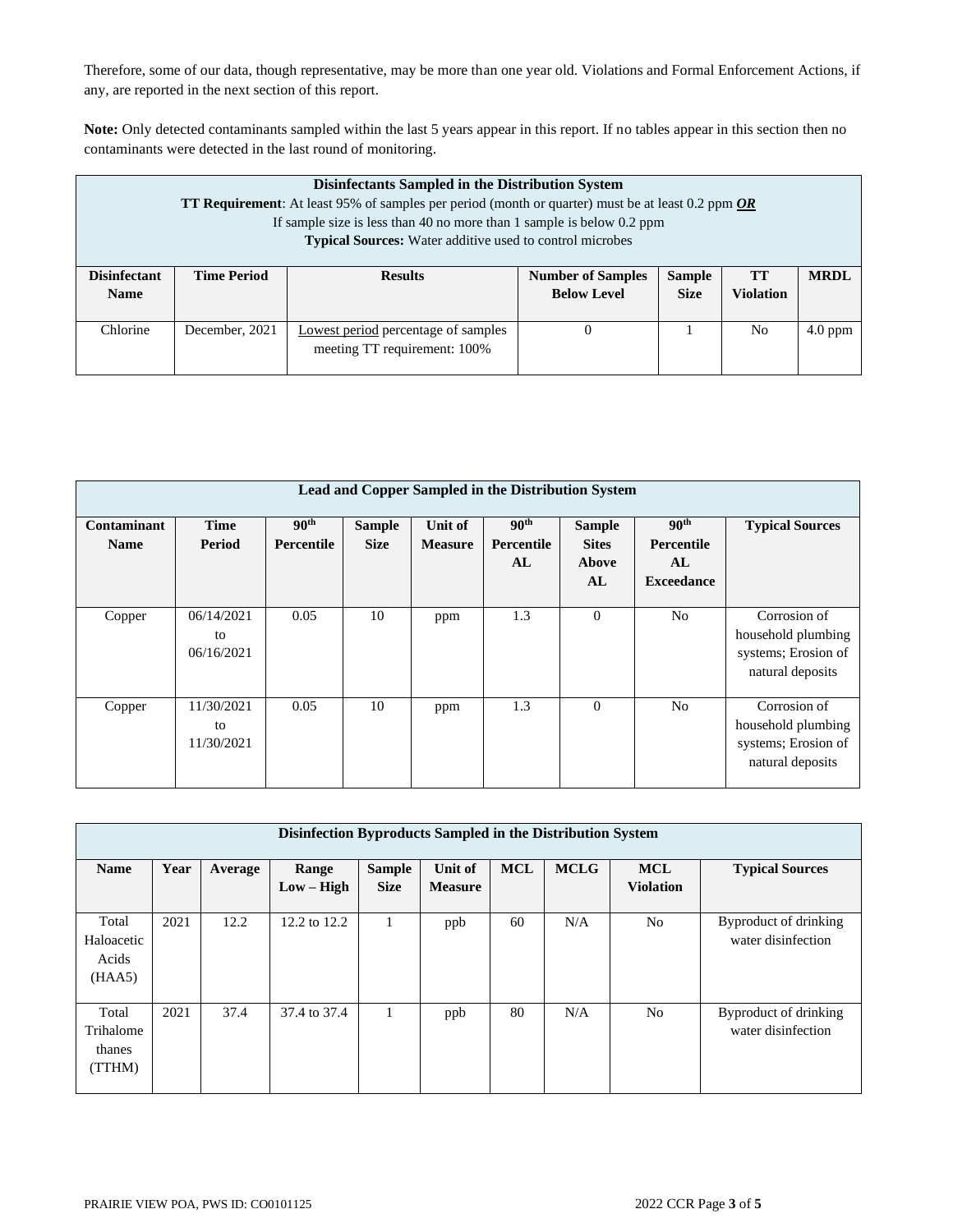| Radionuclides Sampled at the Entry Point to the Distribution System |      |         |                       |               |                |            |             |            |                        |  |  |  |
|---------------------------------------------------------------------|------|---------|-----------------------|---------------|----------------|------------|-------------|------------|------------------------|--|--|--|
|                                                                     |      |         |                       |               |                |            |             |            |                        |  |  |  |
| Contaminant                                                         | Year | Average | Range                 | <b>Sample</b> | Unit of        | <b>MCL</b> | <b>MCLG</b> | <b>MCL</b> | <b>Typical Sources</b> |  |  |  |
| <b>Name</b>                                                         |      |         | $Low - High$          | <b>Size</b>   | <b>Measure</b> |            |             | Violation  |                        |  |  |  |
|                                                                     |      |         |                       |               |                |            |             |            |                        |  |  |  |
| Gross Alpha                                                         | 2019 | 0.1     | $0.1 \text{ to } 0.1$ |               | pCi/L          | 15         | $\Omega$    | No         | Erosion of             |  |  |  |
|                                                                     |      |         |                       |               |                |            |             |            | natural deposits       |  |  |  |
|                                                                     |      |         |                       |               |                |            |             |            |                        |  |  |  |
| Combined                                                            | 2019 | 1.8     | 1.8 to 1.8            |               | pCi/L          | 5          | $\Omega$    | No         | Erosion of             |  |  |  |
| Radium                                                              |      |         |                       |               |                |            |             |            | natural deposits       |  |  |  |
|                                                                     |      |         |                       |               |                |            |             |            |                        |  |  |  |

|                            | Inorganic Contaminants Sampled at the Entry Point to the Distribution System |                |                       |                              |                                  |                |                |                                |                                                                                                                                                |  |  |
|----------------------------|------------------------------------------------------------------------------|----------------|-----------------------|------------------------------|----------------------------------|----------------|----------------|--------------------------------|------------------------------------------------------------------------------------------------------------------------------------------------|--|--|
| Contaminant<br><b>Name</b> | Year                                                                         | Average        | Range<br>$Low - High$ | <b>Sample</b><br><b>Size</b> | <b>Unit of</b><br><b>Measure</b> | $\bf MCL$      | <b>MCLG</b>    | <b>MCL</b><br><b>Violation</b> | <b>Typical Sources</b>                                                                                                                         |  |  |
| Barium                     | 2019                                                                         | 0.05           | $0.05$ to $0.05\,$    | $\mathbf{1}$                 | ppm                              | $\mathbf{2}$   | $\overline{2}$ | N <sub>o</sub>                 | Discharge of<br>drilling wastes;<br>discharge from<br>metal refineries;<br>erosion of natural<br>deposits                                      |  |  |
| Fluoride                   | 2019                                                                         | 1.81           | 1.81 to 1.81          | $\mathbf{1}$                 | ppm                              | $\overline{4}$ | $\overline{4}$ | N <sub>o</sub>                 | Erosion of natural<br>deposits; water<br>additive which<br>promotes strong<br>teeth; discharge<br>from fertilizer and<br>aluminum<br>factories |  |  |
| Selenium                   | 2019                                                                         | $\overline{4}$ | $4$ to $4$            | $\mathbf{1}$                 | ppb                              | 50             | 50             | N <sub>o</sub>                 | Discharge from<br>petroleum and<br>metal refineries;<br>erosion of natural<br>deposits; discharge<br>from mines                                |  |  |

**Secondary Contaminants\*\***

\*\*Secondary standards are non-enforceable guidelines for contaminants that may cause cosmetic effects (such as skin, or tooth discoloration) or aesthetic effects (such as taste, odor, or color) in drinking water.